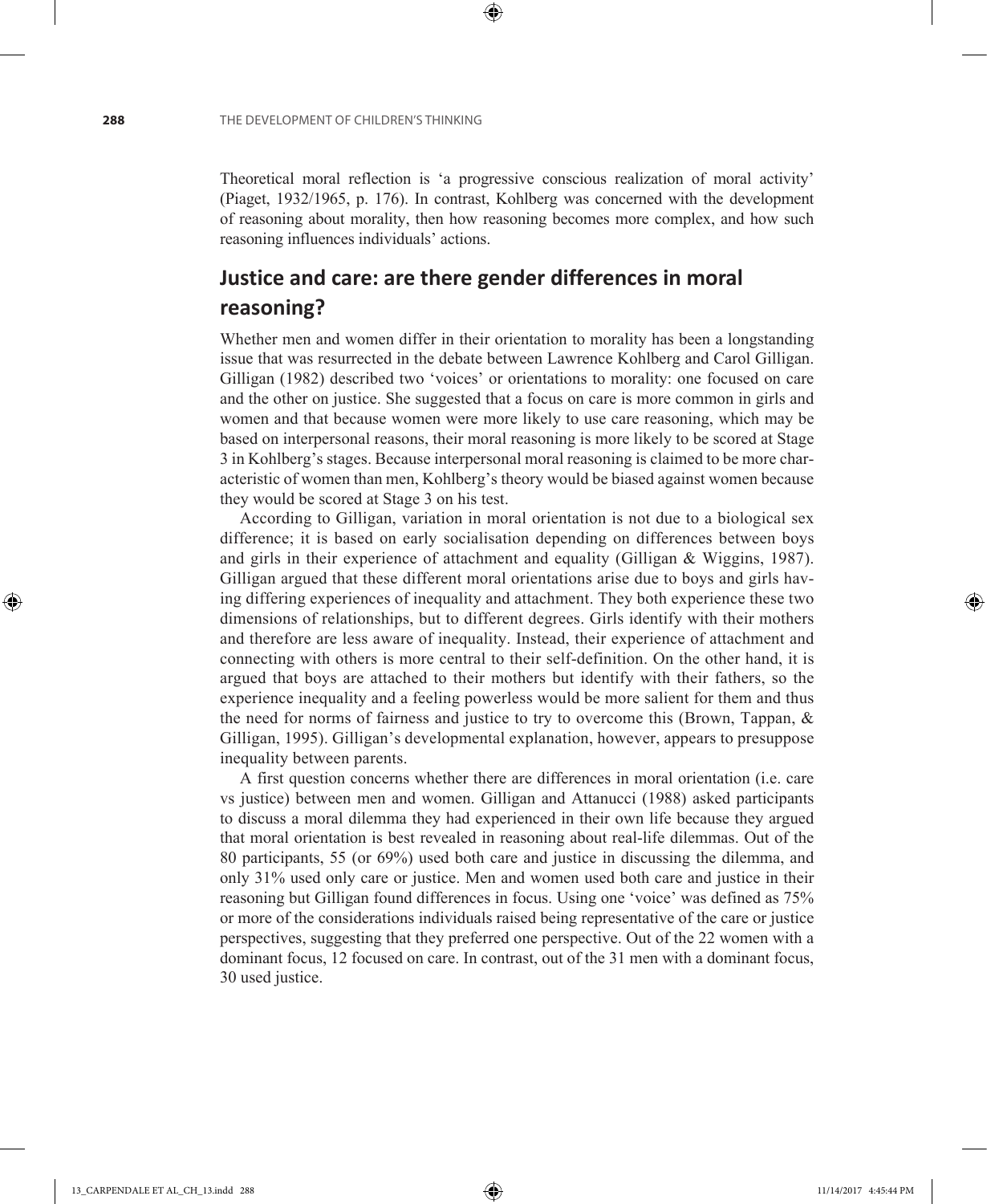However, in a meta-analysis of studies assessing care and justice reasoning, 73% of studies assessing care orientation and 72% of studies assessing justice orientation found no significant differences between men and women, and the effect size found in the other studies was very small, accounting for only a very small percentage of the variance. Thus, care and justice orientations do not seem to be strongly associated with gender. It seems that most people are likely to use both orientations (Walker, 2006). Walker tested the claim that the care orientation would be associated with lower-stage reasoning than the justice orientation, but in contrast he found that in real-life dilemmas it was actually associated with *higher*-stage reasoning.

⊕

A second question concerning Gilligan's claims is whether there are gender differences in the stage of moral reasoning achieved. In his meta-analysis Walker examined 80 studies with 152 samples including a total of 10,637 participants. He found that in most cases (85%) there were no differences between men and women. In the remaining studies, females scored higher than males in 6%, and males scored higher than females in 9%. This is a very small and insignificant effect, accounting for less than a twentieth of 1% of the variance. In those studies in which men scored higher than women there were differences in education and occupation. In studies without such variations in background no gender differences were found, suggesting that any gender differences occasionally found in studies may be due to level of education (Walker, 2006). Based on this meta-analysis there is no empirical evidence that women score lower than men on Kohlberg's test (Walker, 2006). In fact, when women used care reasoning their stage on Kohlberg's test was higher, not lower (Walker, 2006).

Although it is important to consider real-life dilemmas, there is a key methodological problem. If participants are asked to reason about a dilemma they have experienced personally, then, necessarily, they all discuss different dilemmas (e.g. Gilligan  $\&$  Attanucci, 1988), so perhaps differences in the forms of reasoning they use are due to the fact they are responding to different dilemmas. In fact, there is evidence that reasoning depends on the type of dilemma. Care reasoning is more common regarding dilemmas categorised as personal or relational involving conflicts with people in close ongoing relationships, whereas justice reasoning is more common in response to impersonal or non-relational dilemmas with strangers or institutions. Men and women may encounter or choose to relate different types of dilemma, and this, rather than their moral orientation, may account for gender difference in moral reasoning. There are few or no sex differences in moral orientation on a standard stimulus (i.e. when everyone discusses the same dilemma, like the Heinz problem described above) (Walker, 1995, 2006).

Many have assumed that Gilligan is proposing a feminist perspective. However, some feminists suggest that she is supporting traditional stereotypes of males as being rational and females as being emotive (e.g. Moller Okin, 1996).

Can justice and care stand alone as separate approaches? Consider, for example, moral dilemmas that teachers may encounter when dealing with students. Teachers could take two approaches. One is to make decisions based on caring about particular students.

⊕